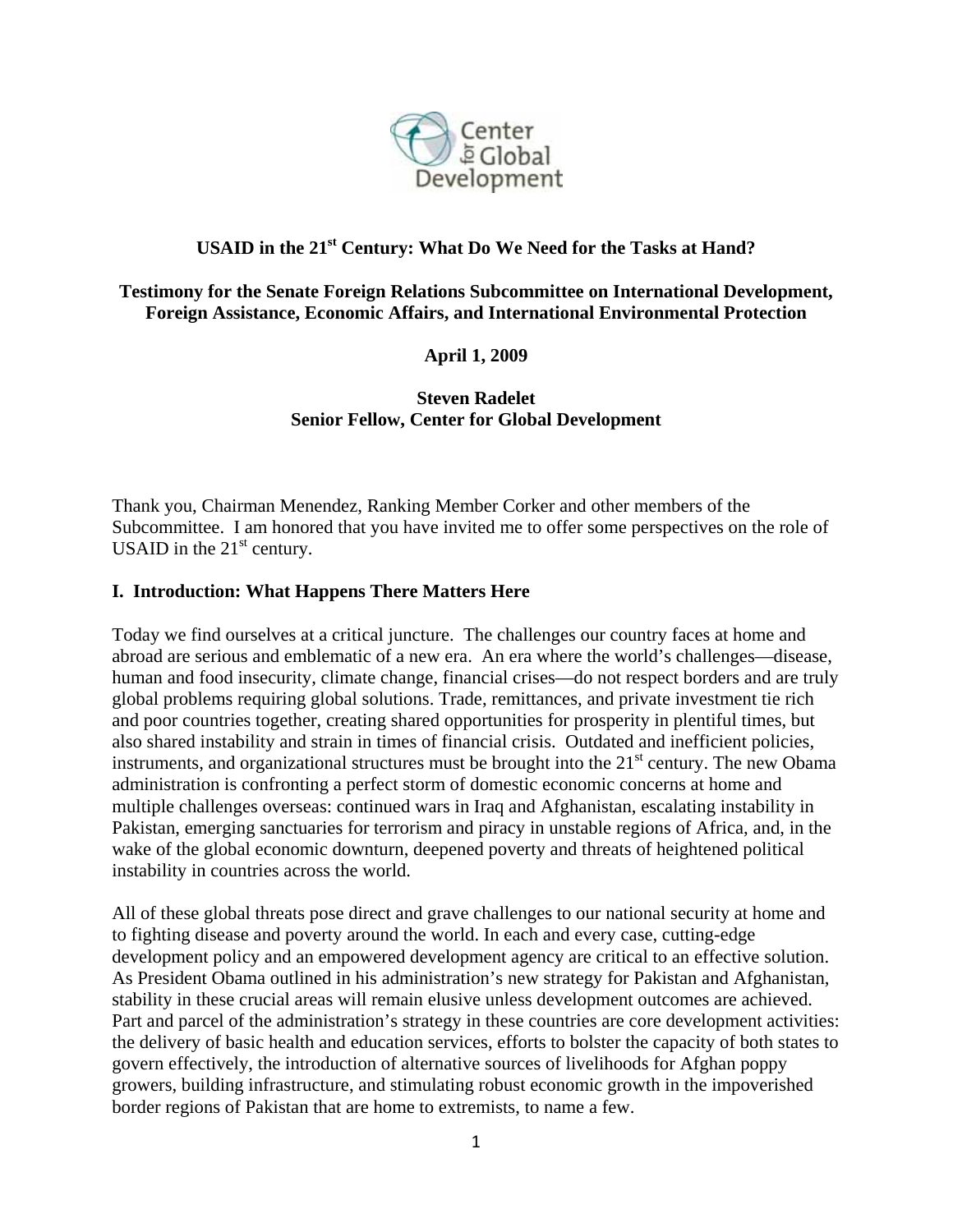For these reasons, President Obama has pledged his commitment to elevate development as one of the three "D's" of our national security—alongside defense and diplomacy—and to leverage development and foreign assistance as key "smart power" tools of statecraft. So, too, have a host of public officials across government:

- Secretary Clinton, in her Senate confirmation hearing, said "Investing in our common humanity through social development is not marginal to our foreign policy but integral to accomplishing our goals."
- Retired Marine Corps General Anthony Zinni has said "We know that the 'enemies' in the world today are actually conditions—poverty, infections disease, political turmoil and corruption, environmental and energy challenges."
- Defense Secretary Gates said "It has become clear that America's civilian institutions of diplomacy and development have been chronically undermanned and under-funded for far too long—relative to what we spend on the military, and more important, relative to the responsibilities and challenges our nation has around the world."
- Former Secretary of Agriculture Daniel Glickman urged this committee just last week to strengthen U.S. development leadership and USAID to address the global food crisis.

Furthermore, global development was part of the political discourse in the 2008 presidential elections, spurred by an informed, supportive and growing constituency of Americans who asked Republican and Democratic candidates alike how they would strengthen U.S. development programs. There has been no greater moment in recent history to modernize and strengthen our development programs to address the challenges and opportunities of the  $21<sup>st</sup>$  century.

# **II. Investing in a Modernization Agenda: What Are We Trying to Achieve?**

As the Obama administration, Congress, military leaders and American voters have recognized, strong development policies and programs are critical to enhancing the U.S. image in the world, achieving our foreign policy goals and increasing our national security. To reap these benefits from development, however, we must have a greater impact on the ground and demonstrate that we are reaching our key objectives in developing countries: stimulating economic growth and poverty reduction, promoting political stability, and responding to humanitarian crises.

Our current development programs deserve more credit than they usually receive. PEPFAR has put 2 million people on life-saving antiretroviral treatment through PEPFAR; the MCC has spurred policy reforms and paved the way for supporting economic growth in 18 countries through investments in agriculture and essential infrastructure; and USAID has many examples of large-scale successes, from the substantial reductions in deaths from maternal and child mortality and diseases like river blindness and polio, to efforts to bring peace and security to countries such as Bosnia and Liberia.

At the same time though, the U.S. development voice is more like a choir, without a conductor. We have twenty-some different agencies with different policy objectives, structures, and bureaucracies and little strategic oversight and coordination. And that is just our foreign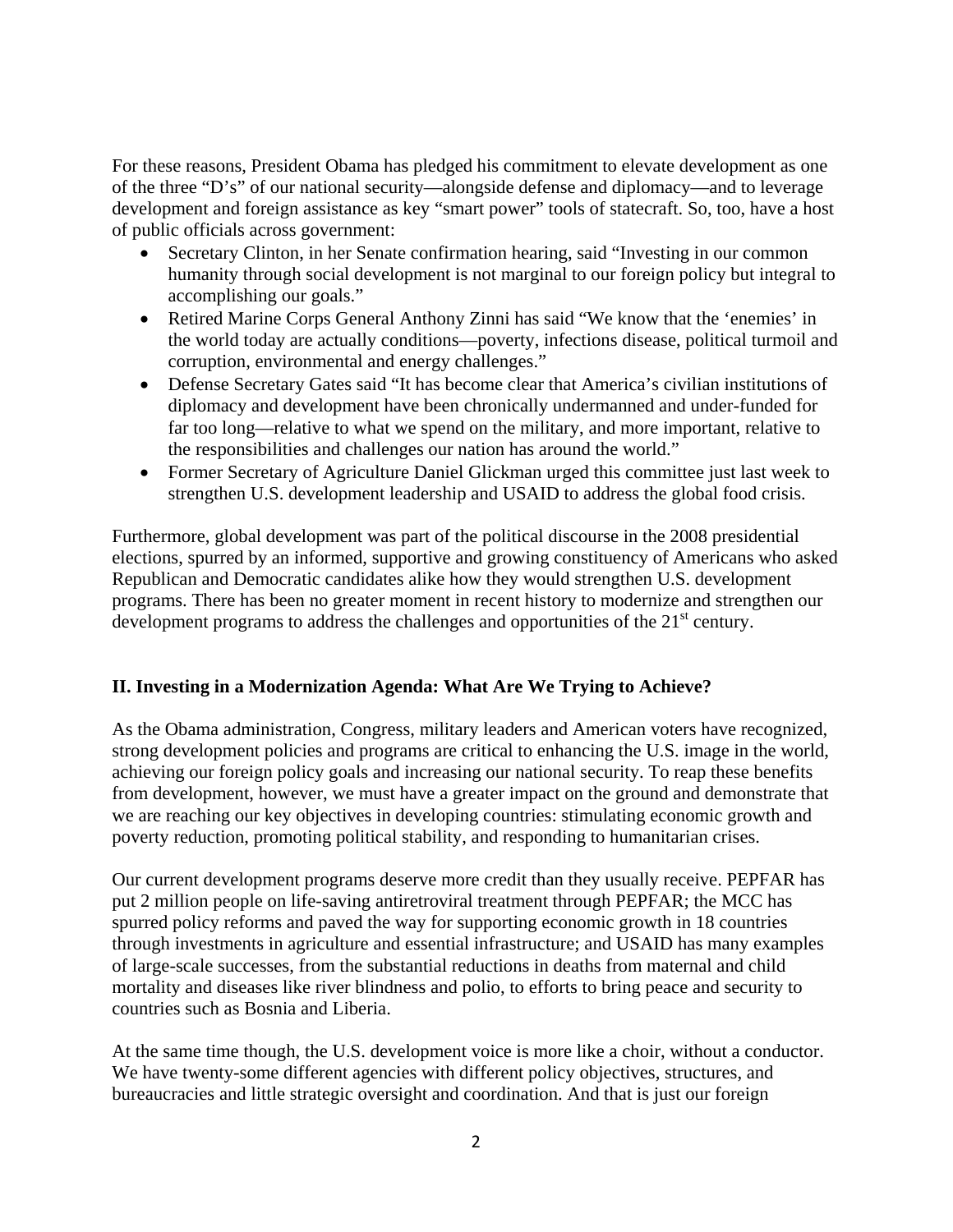assistance. Policies affecting trade, migration, climate change, capital flows, governance and others also influence America's standing in the world and our relationship with other countries, and at present, these policies often contradict each other and undermine our development objectives.

We can, and must, do better. Getting a bigger bang for our development bucks requires being smarter about our development strategy, legislation and organizational apparatus.

# **III. Steps toward Modernizing Foreign Assistance**

While it may be tempting to consider partial changes that make small improvements in our current development architecture, marginal reforms will only lead to marginal improvements, which will fall short of achieving our objectives and may not be sustained over time. More fundamental changes are needed to meet our foreign policy objectives. In particular, four broad steps should be taken to modernize our foreign assistance programs:

- *Craft a development strategy*. The administration should prepare, under the leadership of the NSC, a National Strategy for Global Development, distinct from but consistent and coordinated with the National Security Strategy. A strong strategy is essential for clarifying goals and objectives, coordinating development-related activities spread across the government, and increasing the efficiency and effectiveness of key programs.
- *Rewrite the Foreign Assistance Act*. The FAA is unwieldy and outdated, and adds significantly to the costs and inefficiencies of many of our programs. While using the authorities in the current act more strategically is a good first step, it is no substitute for reaching a new understanding and alliance with Congress on the goals, objectives, and modalities of foreign assistance programs..
- *Increase funding for and accountability of foreign assistance*. While foreign assistance funding has increased in recent years, it is still a tiny share of the budget, and very small relative to the amounts needed to meet today's challenges. As our HIV/AIDS program has shown, relatively small investments can pay big dividends for both showing strong U.S. leadership abroad and effectively fighting disease and poverty.
- *Build a strong, consolidated, and empowered development agency*. Our programs are spread across too many agencies, and USAID has been significantly weakened over the last decade. President Obama had it right during the campaign: to meet today's challenges we need an elevated, empowered, consolidated and streamlined development agency.

Action on all four fronts is needed to elevate development and modernize U.S. foreign assistance programs. Our discussions today focus on the fourth area, and in particular the next steps for USAID, but these discussions should be seen in the context of the need for other complementary steps to truly make our programs more effective.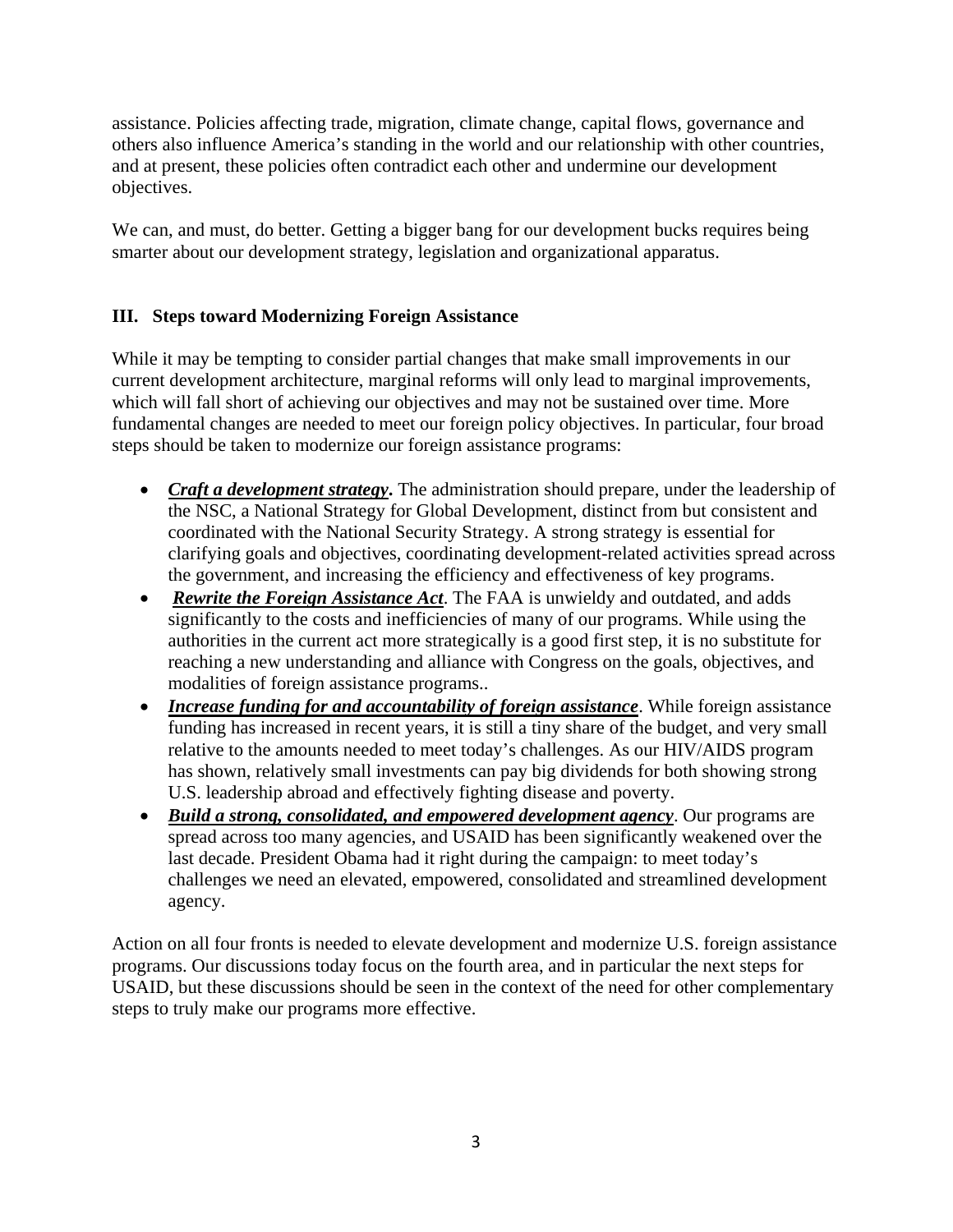# **IV. An Agenda for Building a 21<sup>st</sup> Century Development Agency**

The five most important action steps to rebuild USAID include the following:

#### *1. Put Someone in Charge, with a Seat at the NSC*

To concretely signal President Obama's commitment to elevate development as a "smart power" national security approach alongside defense and diplomacy, the administration should name a strong, capable leader as USAID Administrator as soon as possible to exert leadership on development policy and transform USAID into a  $21<sup>st</sup>$  century development agency. Over time, USAID would be strengthened and re-professionalized to serve as the base for consolidation of other major foreign assistance programs such as MCC, PEPFAR and perhaps even the multilateral development bank programs currently housed at Treasury. The ultimate objective would be to have the USAID Administrator be the one voice of the U.S. government on development policy and development assistance, the one point of contact for the field for questions on development impact of programs and of other government policies (trade, migration, investment, etc.), and the one person accountable to Congress for delivering the development and development assistance agenda.

As a real signal of the importance of development in national security, the USAID Administrator should be included as a member of the National Security Council and other high-level interagency deliberative bodies. At a minimum, the administrator should be invited to all NSC Principals Committee meetings dealing with international economic issues. This will provide professional development perspectives and policy input at the highest policy-setting table, independent from but complementary to diplomatic and defense.

# *2. Smart Power Requires Smarter Division of Labor*

For our development policies and programs to contribute to the U.S. smart power agenda, we need to be smarter about who sets our development policies, how they inform the decisionmaking process and where they sit within the U.S. government. Over the last 15 years, we have seen a consistent and substantial reduction in USAID technical staff, a sharp rise in the reliance on private contractors and overall decline in the agency's ability to fulfill its development mission. The creation of the MCC and PEPFAR outside of USAID was viewed an effort to work around USAID dysfunction instead of rebuilding its capacity. And in 2006, USAID's budget, planning and policy functions were transferred into the State Department through the creation of the Director of Foreign Assistance (DFA) further relegating USAID to the status of a contract manager and pass-through for foreign assistance funds. Although the F-Bureau was created in part to better coordinate and elevate foreign assistance, it has come at the expense of a weakened USAID and has divorced on-the-ground implementation of programs from the important policy and budgetary decisions that underpin them. As a result, we now know better where and for what our foreign assistance dollars are going, but the ability to better plan for the most effective use of those resources to meet U.S. objectives have been diminished.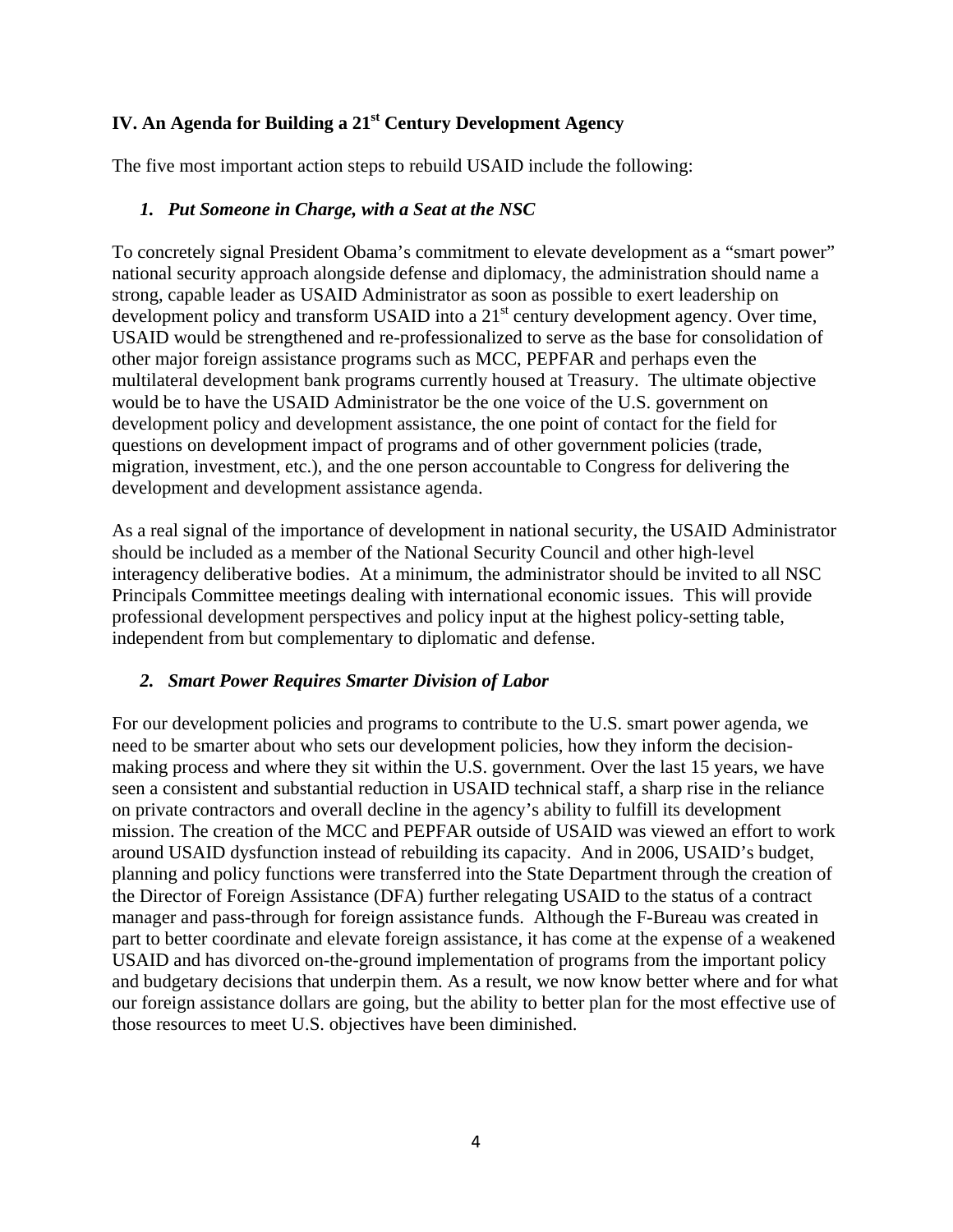Building a strong and effective development agency will require providing our development programs with a certain degree of autonomy from our diplomatic and defense efforts alongside distinct authority and responsibility over the development budget and policy.

- **Autonomy.** While development programs should be closely aligned with our overarching foreign policy objectives—diplomatic and defense—development is a distinct set of issues requiring very different professional skills and background to address economic development, poverty reduction and long-term management of development programs. Too close of a relationship between State and USAID runs the risk of confusing the two skills sets and not necessarily doing better at either. Some separation between the two objectives will help attract the right experts for each institution and strengthen the core technical development skills required to be more effective with our development dollars. Moreover, direct oversight by the State Department of foreign assistance programs raises the concern that the development mission will be subordinated to the short-term political pressures and diplomatic objectives of the State Department, which could undermine the achievement of key development objectives over time.
- **Budget.** A strong development agency must have budget responsibility to enable the agency to provide a meaningful voice for development (and contribute field perspectives) during the budget preparation and interagency budget negotiations, currently managed by the Office of the Deputy Secretary of State. Many broad budget responsibilities may appropriately lie within the State Department—including responsibilities for *reviewing* and *coordinating* budgets across many foreign affairs agencies, reviewing proposals for reducing inefficiencies and non-performing programs, consulting with Congress on the need to rationalize earmarks, and mobilizing financial resources. But USAID's authority over its own budget should be restored, including control over the final allocation of development resources across countries and programs based on input from country teams.
- **Policy.** Development assistance strategies, including sectoral and country strategies, should be developed at USAID. The policy function (formerly PPC) currently resides in the F-Bureau and should be transferred back to USAID to facilitate long-term thinking and planning on development policy. Capacity should also be restored to USAID to enable it to design its programs in-house to best meet strategic objectives, ending over time the current practice of outsourcing program design to contractors.

# *3. Build the Right Team*

One of the key resources needed at USAID is people: both the right *numbers* of staff and the *technical skills* required to function as a premier development agency, as well as the capacity to hire and train staff. Over the past 15 years USAID's professional capacity has been weakened, not only compared to the past, but also compared to the Departments of Defense and State. In recent years, administrative resources and staffing for USAID have been slashed, at the same time that responsibilities and budgets have grown. Today USAID faces a critical shortfall of experienced career officers and a dearth of technical expertise within USAID in such areas as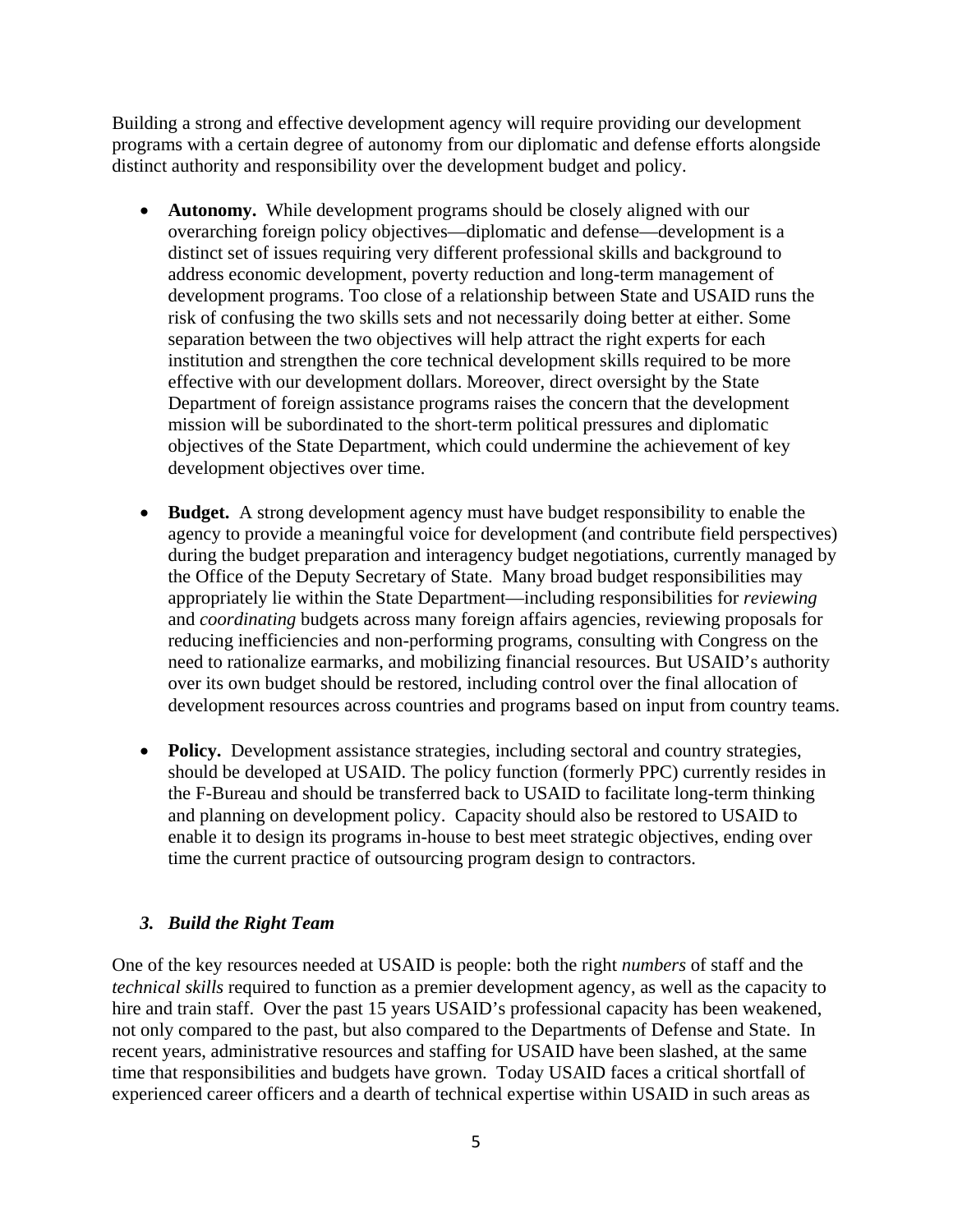science, economics and agriculture, rendering the institution ill-equipped to address the myriad development challenges of the 21<sup>st</sup> century. This combination of staff reductions and scarcity of technical expertise has weakened USAID's capacity to provide strong development input in policy formulation and decision-making, adequately manage projects, and provide appropriate technical oversight.

Fortunately, during the last year this trend has begun to change, with commendable efforts underway to rebuild USAID's staff. But there is still a long way to go. To fill this gap, it will be important to ensure that *net* increases at field posts are significant, above and beyond conversions of Personal Service Contracts (PSCs) and Foreign Service Limited positions (FSLs). To pave the way for an increase in permanent staff hires, it is critical that the constraint on Operating Expenses (OE) be relieved. Other important measures include filling USAID's management gap with an increase in permanent staff, including mid-level managers, possibly through the expansion of the Development Leadership Initiative into civil service and FSN positions, and shifting the balance of USAID human resource from an overwhelming concentration of general management experts to a larger percentage of technical experts.

#### *4. Provide a Strong Legislative Foundation*

USAID's legislative foundation is the Foreign Assistance Act of 1961. But that foundation is weak and largely out of date. The FAA is nearly 50 years old, grounded largely in Cold War threats, and not focused on meeting today's challenges. Over time hundreds of amendments have added multiple objectives and priorities that in some cases conflict with one another, rendering it ineffectual as a rational policy framework. It has become laden with multiple earmarks that are administratively burdensome, undermine USAID's ability to respond effectively on the ground to greatest needs, and weaken its ability to achieve strong results. The foreign assistance authorization process, which once reviewed and modified the FAA nearly every year, has not functioned in over twenty years.

Rewriting the FAA is central to building a strong and capable development agency. Although several critical pieces of foreign assistance reform can be achieved without legislation—creating a national development strategy, strengthening monitoring and evaluation system, improving procurement and contracting procedures, building human resource capacity—no broad-based foreign assistance modernization initiative can be fully implemented without major legislative modifications.

Rewriting the FAA will require a "grand bargain" between the executive branch and Congress, reflecting a shared vision of the role and management of U.S. foreign assistance, providing the executive branch with the authorities it needs to respond to a rapidly changing world, and ensuring rightful and effective legislative oversight. Done purposefully, inclusively and transparently, this bargain would reestablish confidence in the foreign assistance system among the U.S. public and non-governmental development organizations and reduce the ability of special interests to secure self-serving earmarks. Partially amending the FAA, rather than rewriting it, would run the risk of exacerbating the fragmented and incoherent nature of the existing act, continuing to layer modernized legislative provisions on top of outdated and irrelevant policy authorities. As part of this process, the administration and Congress should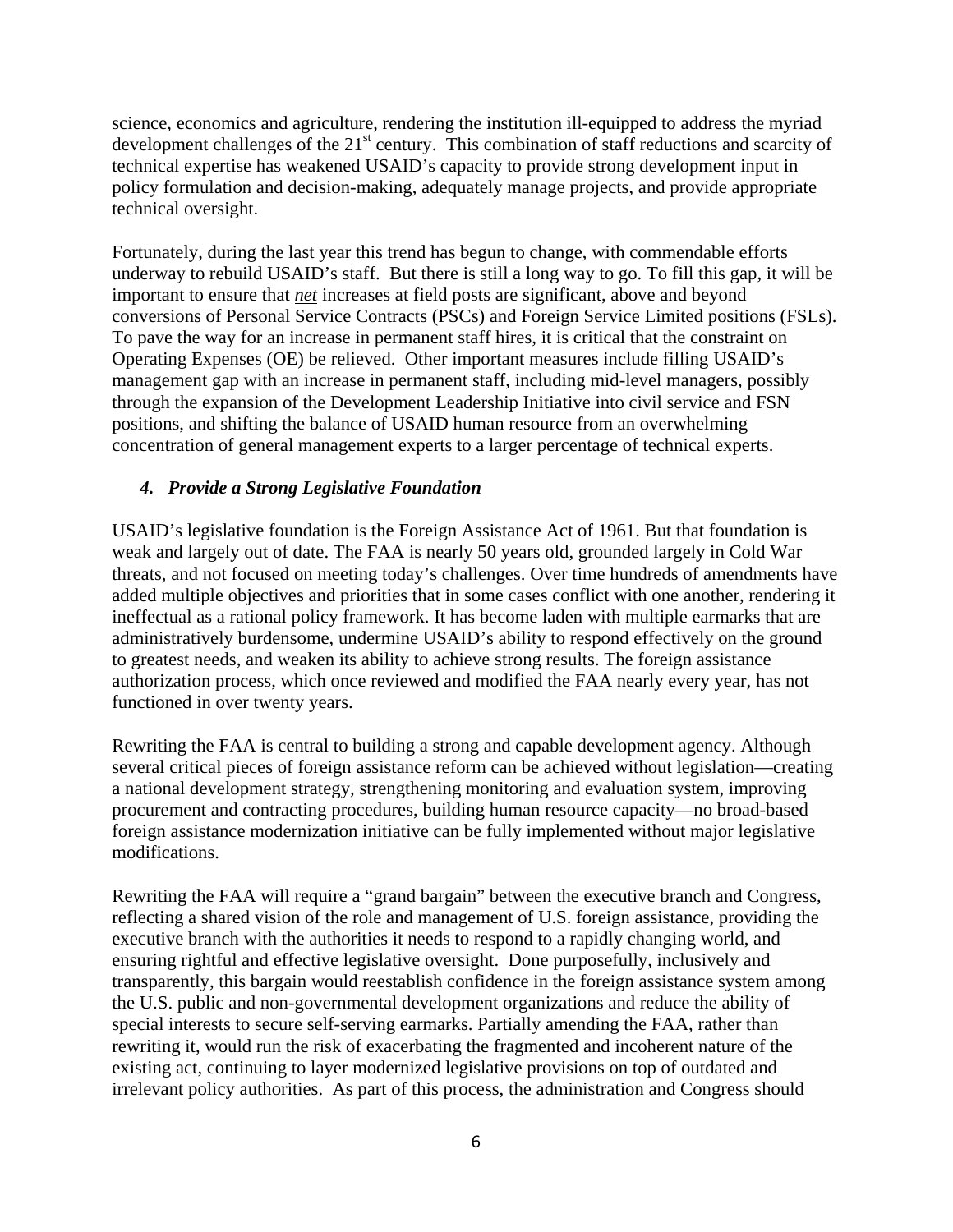consider renaming USAID to signal a break from the past and its intention transform it into a 21<sup>st</sup> century development agency, perhaps naming it the Development Investment Agency to emphasize our investments in the development process.

The bottom line is that without a restructuring of authorities and a rationalization of restrictions, whether they be congressional earmarks or presidential directives, all the personnel and organizational reforms undertaken will not make a truly material difference in the effectiveness of U.S. foreign assistance programs.

# *5. More Money, Better Spent*

More money by itself will not help the U.S. to better achieve its foreign policy goals. But more money, better spent, is an important part of the answer. In today's difficult economic times, we must ensure that every dollar we spend is used as effectively as possible on the ground, and the steps outlined above are central to spending U.S. funds more effectively. So too is allocating our funds more wisely, with more funding going to low-income countries with the biggest needs and to better-governed countries that can use it well. We can also allocate funding towards promising new innovations, such as Advanced Market Commitments (AMCs) for vaccines and other applications, and cash-on-delivery programs that provide payment only after the provision of goods and services has been verified.

But additional funding also will be necessary. President Obama's commitment to doubling foreign assistance is critical for the U.S. to meet some of its most important foreign policy and national security goals. The increased funding of recent years is a good start, but it was on top of a very low base, and is inadequate for the United States to fight poverty, state failure, and instability in low-income countries around the world. If we invest in solving global problems early—like halting the spread of new infectious diseases before they reach the U.S., and easing the suffering and indignity that foster anger and violence—we save both lives and money.

To ensure stronger accountability for funds spent, we must establish much stronger monitoring and evaluation (M&E) and impact evaluation processes aimed at keeping programs on track, guiding the allocation of resources toward successful activities and away from failures, and ensuring that the lessons learned—from both successes and failures—inform the design of new programs. USAID—once a leader in this area—has lost much of that capacity, and is behind MCC and PEPFAR in terms of transparency.

One important step would be to establish an independent office for monitoring and evaluating foreign assistance programs. This office should be responsible for setting M&E standards, training, conducting external studies, and collecting and making public all evaluations for the sake of transparency and learning. The MCC model is a best-practice in this regard and could be applied more broadly to USAID and other agencies. It is crucial that measures of ultimate impact be conducted independently of the designers and implementers of the programs. For that reason, the United States should support and ultimately join the International Initiative for Impact Evaluation (3IE), which brings together foreign assistance providers from around the world to provide professional, independent evaluations of the impact of development initiatives.